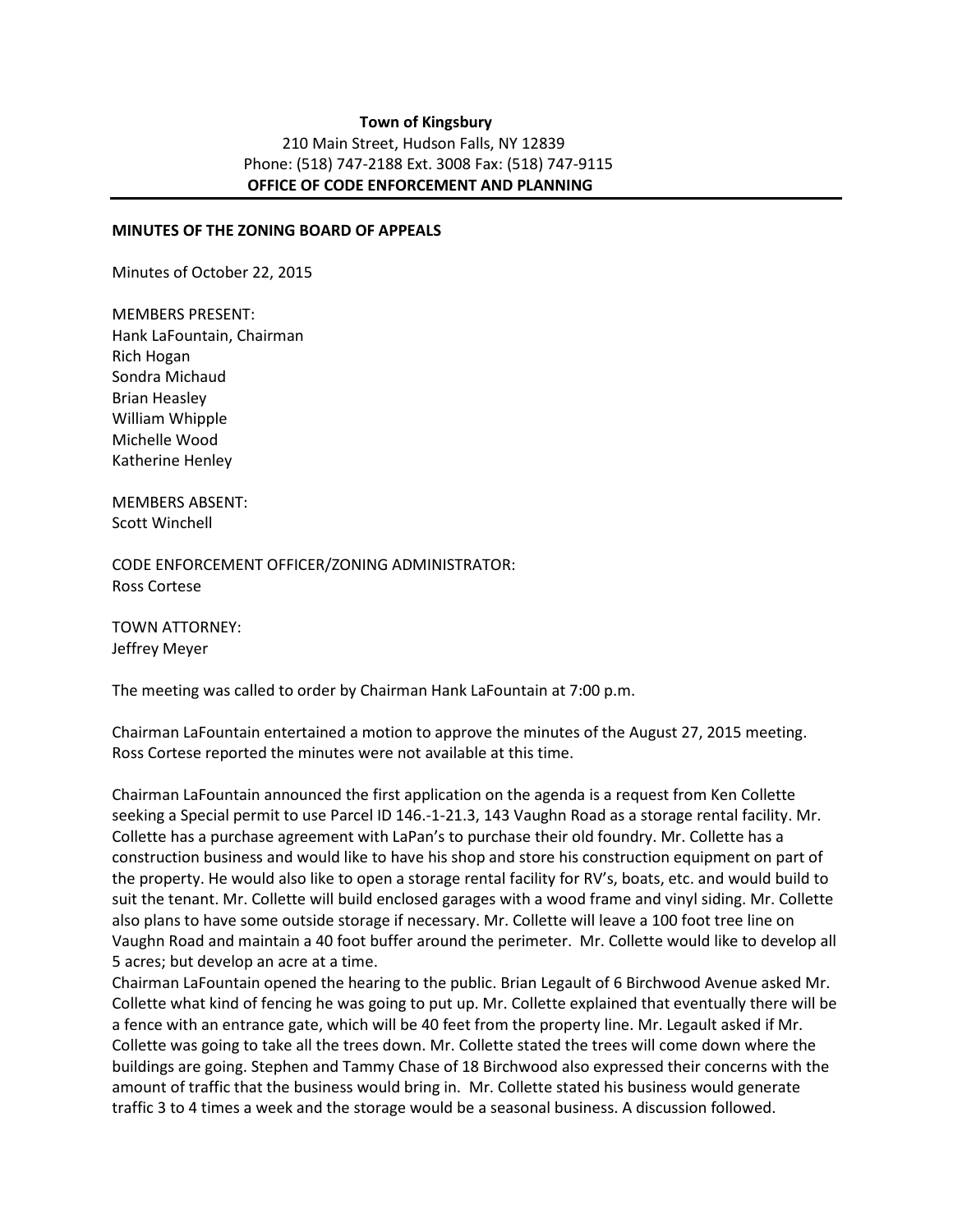Chairman LaFountain and Attorney Meyer conducted an environmental and impact assessment (SEQR) on the requested proposal by Mr. Collette.

A **motion** by Rich Hogan seconded by Brian Heasley and carried by a vote of 7 ayes deeming the proposal will not result in any significant environmental impact.

Chairman LaFountain closed the public hearing.

After discussion the following resolution was adopted:

### **ZONING BOARD OF APPEALS OF THE TOWN OF KINGSBURY COUNTY OF WASHINGTON, STATE OF NEW YORK**

Adopted October 22, 2015

Introduced by Michelle Wood who moved its adoption

Seconded by Katherine Henley

# **RESOLUTION APPROVING THE SPECIAL USE PERMIT FOR KENNETH COLLETTE**

**WHEREAS**, pursuant to the Chapter 280 of the Code of the Town of Kingsbury, the Town of Kingsbury Zoning Board of Appeals (hereafter the "ZBA") is authorized and empowered issue Special Use Permits in accordance with said Zoning Ordinance and Section 274-b of the Town Law;

**WHEREAS,** Kenneth Collette (hereafter the "Applicant"), has requested a Special Use Permit to construct and operate a storage facility on lands located at 143 Vaughn Road, and identified as Tax Map Number 146.-1-21.3; and

**WHEREAS**, the Applicant request requires a Special Use Permit pursuant to section 280-12 of the Code of the Town of Kingsbury; and

**WHEREAS**, the Application, having previously been determined by the ZBA to be an unlisted action under the State Environmental Quality Review Act, and the ZBA having reviewed the EAF submitted for this Application and taken a hard look at the potential environmental impacts of the project and issued a negative declaration prior to taking up the review of the matter; and

**WHEREAS**, a public hearing was duly held on the requested permit at which time the Applicant and members of the public were entitled to comment on the requested variance; and

**WHEREAS**, the ZBA has reviewed the Application and supporting materials, and has taken into consideration the comments from the public, and has reviewed the criteria found in section 280-12 of the Code of the Town of Kingsbury.

#### **NOW THEREFORE BE IT**: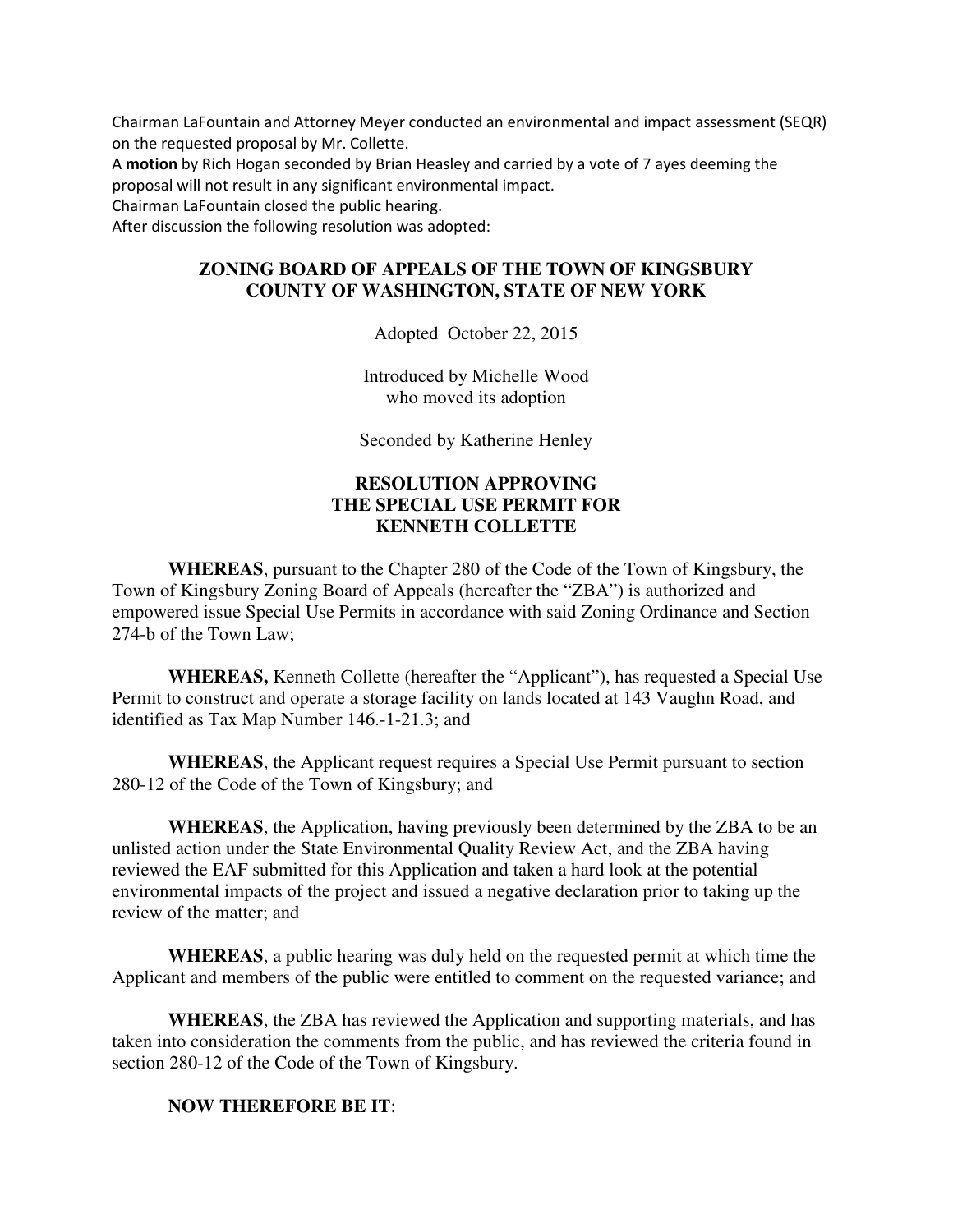**RESOLVED**, the ZBA hereby APPROVES the requested Special Use Permit based upon the following findings:

(1) The use shall be of such location, size and character that it will conform to an appropriate and orderly development of the district and neighborhood in which it is to be located and will not be detrimental to the orderly development of neighboring districts and neighborhoods.

The use is in conformance with the neighborhood and district.

(2) The use will not create undue safety hazards in its own or adjacent districts or neighborhoods and will not require increased public expenditure in excess of its value of the Town.

The use will not create any safety hazards.

(3) The use will not create undue traffic congestion, noise, vibrations, light, storm water runoff, or air pollution or substantially devalue neighboring properties.

The use will not have any impact on neighboring properties and is designed to prevent storm water runoff and be screened from the neighbors

And be it further;

**RESOLVED**, the ZBA finds that the following conditions are directly related to and incidental to the proposed use of the property, and are consistent with the spirit and intent of section 80-12 of the Code of the Town of Kingsbury, and are imposed for the purpose of mitigating against the potential negative effects on the neighborhood or community:

- 1- All exterior lighting must be building mounted downcast lights. The applicant may also place a single downcast light on a post near the gate.
- 2- The 40' buffer depicted on the plans must be kept and maintained.
- 3- The applicant has requested the ability for future expansion to the rear of the lot, said expansion was considered and approved as part of this application.

And be it further;

**RESOLVED**, this resolution shall take effect immediately.

AYES: 7 NAYES:0 ABSTAIN:0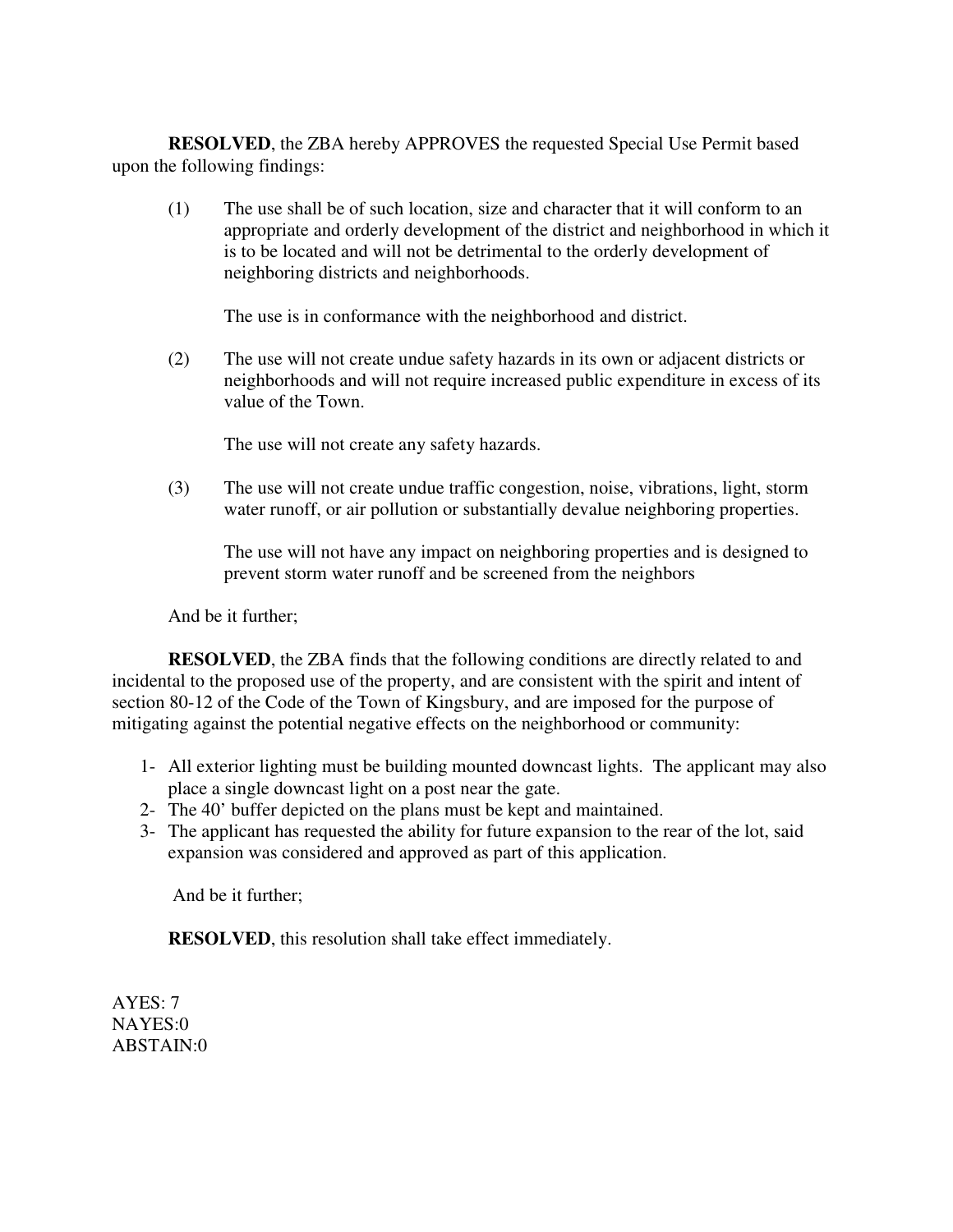Chairman LaFountain read the following notice:

# **NOTICE OF HEARING BEFORE THE KINGSBURY ZONING BOARD OF APPEALS**

Pursuant to the provisions of Chapter 280, Article VI, Section 280-22 G (1 & 2) of Minimum Requirement ordinance of the Town of Kingsbury, New York, notice is hereby given that a hearing will be held by the Zoning Board of Appeals of the Town of Kingsbury, County of Washington and State of New York, on the 22<sup>nd</sup> day of October 2015 at 7:00 PM in the Town Hall, 210 Main Street, Hudson Falls, New York on the following matter. Request by R2M Holdings / Robert Stringer owner of the property known as 36 Dean Road, Hudson Falls, NY, Town of Kingsbury and Tax Parcel ID 146. 13-2-15 is seeking an area variance to permit the creation of 3 lots from one existing lot. Applicant is asking for relief on road frontage width requirement of 150 feet and side setback relief from the requirement of 25 feet each / 75 feet total Plans for proposal are available at Kingsbury Town Hall, 210 Main Street, Hudson Falls, New York during regular business hours.

Chairman LaFountain opened the public hearing at 7:33 p.m.

Robert Springer stated he had purchased 36 Dean Road in June. Mr. Springer would like to build 3 homes on the lot which has 150 road frontage. Mr. Springer stated there are other homes in the area that are built on lots with 50 feet of road frontage. Each of the lots would have 25,000 square feet if his request is approved. Soil testing has been completed and it would support the 3 septic systems.

Bonnie Hanna of 40 Dean Road asked Mr. Springer the width of the property at 36 Dean Road. Mr. Springer explained the lot is 164 feet wide. Due to some title encroachments he will have some boundary line adjustments made, which will leave him 150 feet. Ms. Hanna asked about the back of the lot near her home. Mr. Springer stated he would leave that forever wild, he has no plan of developing the back of the lots.

Joan Leahy asked Mr. Springer if he was going to put in a road. Mr. Springer stated no, he is going to build the houses 60 feet off the road, with a back-out in the driveway. Mr. Springer will clear 40 to 50 feet behind the house and leave the back of the lot undeveloped. A discussion followed. Edna Alexander resident of 28 Dean Road asked what Mr. Springer what will be done with the septic. Ms. Alexander stated she had resided on Dean Road since 1982 and has never had a problem with the well. Mr. Springer explained 1,000 gallon septic tanks will be installed with a leach field going down the back behind each house. Mr. Springer stated he will follow code for the location of the septic systems and make sure they are 100 feet from Edna Alexander's well.

William Whipple asked Bonnie Hanna how long she had resided at 40 Dean Road and questioned the ground water. Ms. Hanna has always had sump pumps in her home which has half a cellar. Ms. Hanna stated she had to pump water in the winter. Mr. Whipple is concerned that additional homes pumping out water will create a problem. A discussion followed.

Chairman LaFountain stated the section of zoning at Mr. Springer's property is zoned for 150 feet for one house. Chairman La Fountain asked Mr. Springer if there was a hardship; do you have to have 3 houses on the lot. After discussion Chairman LaFountain explained having been on the Board since 1986 or 1987 the Board had never approved a house being built on a 50 foot lot. The zoning had been